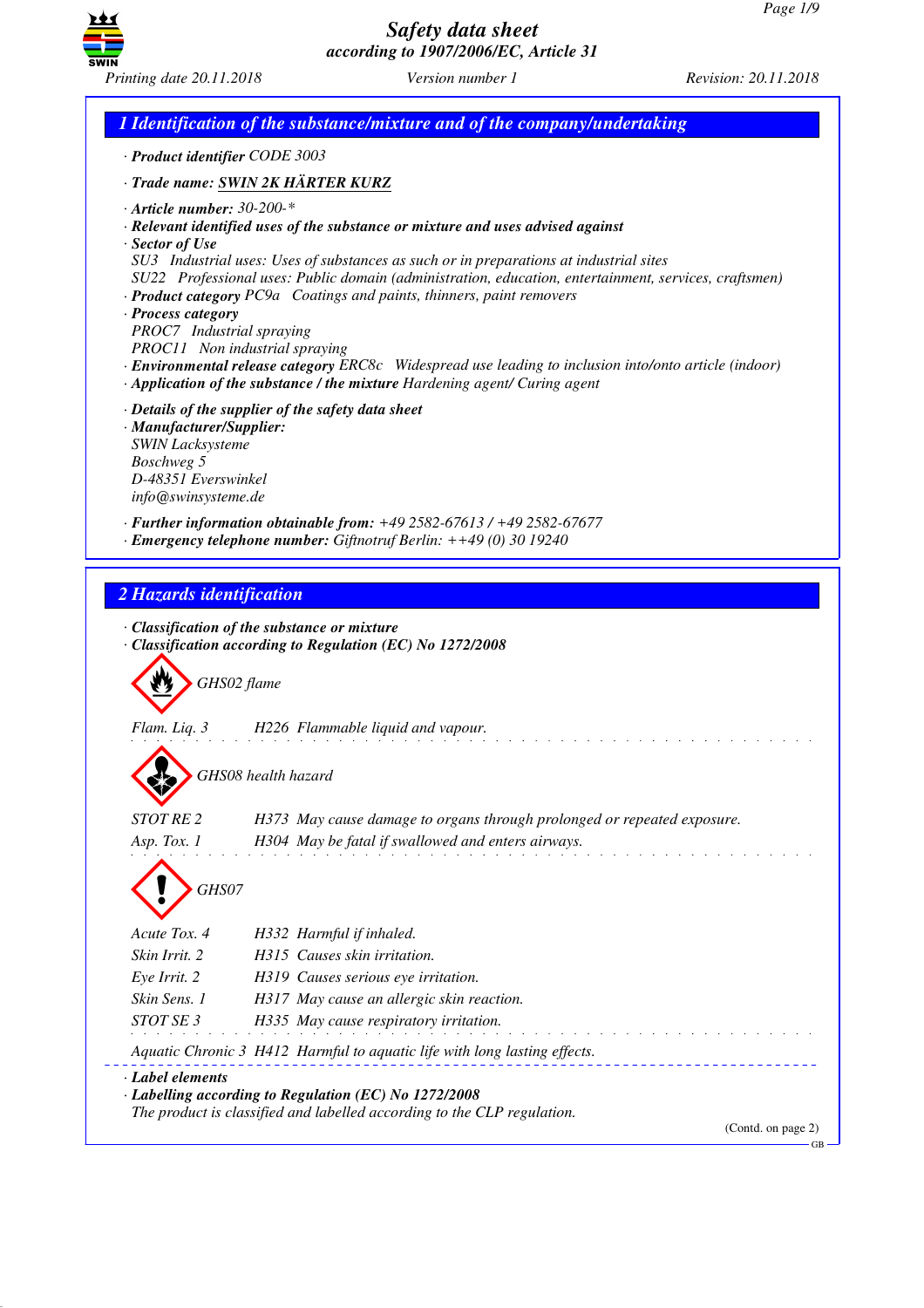GB



*Safety data sheet according to 1907/2006/EC, Article 31*

*Trade name: SWIN 2K HÄRTER KURZ*

|                                     | (Contd. of page 1)                                                                                                                                 |
|-------------------------------------|----------------------------------------------------------------------------------------------------------------------------------------------------|
| · Hazard pictograms                 |                                                                                                                                                    |
|                                     |                                                                                                                                                    |
|                                     |                                                                                                                                                    |
|                                     |                                                                                                                                                    |
| GHS02<br>GHS07                      | GHS08                                                                                                                                              |
| · Signal word Danger                |                                                                                                                                                    |
|                                     | · Hazard-determining components of labelling:                                                                                                      |
|                                     | Hexamethylen-1,6-diisocyanat Homopolymer                                                                                                           |
| xylene                              |                                                                                                                                                    |
|                                     | Solvent naphtha (petroleum), light arom.                                                                                                           |
| 4-isocyanatosulphonyltoluene        |                                                                                                                                                    |
| · Hazard statements                 |                                                                                                                                                    |
|                                     | H226 Flammable liquid and vapour.                                                                                                                  |
| H332 Harmful if inhaled.            |                                                                                                                                                    |
| H315 Causes skin irritation.        |                                                                                                                                                    |
| H319 Causes serious eye irritation. |                                                                                                                                                    |
|                                     | H317 May cause an allergic skin reaction.                                                                                                          |
|                                     | H335 May cause respiratory irritation.                                                                                                             |
|                                     | H373 May cause damage to organs through prolonged or repeated exposure.                                                                            |
|                                     | H304 May be fatal if swallowed and enters airways.                                                                                                 |
|                                     | H412 Harmful to aquatic life with long lasting effects.                                                                                            |
| · Precautionary statements          |                                                                                                                                                    |
| P <sub>260</sub>                    | Do not breathe mist/vapours/spray.                                                                                                                 |
| P271                                | Use only outdoors or in a well-ventilated area.                                                                                                    |
| P280                                | Wear protective gloves/protective clothing/eye protection/face protection.                                                                         |
|                                     | P305+P351+P338 IF IN EYES: Rinse cautiously with water for several minutes. Remove contact lenses, if<br>present and easy to do. Continue rinsing. |
| <i>P501</i>                         | Dispose of contents/container in accordance with local/regional/national/international<br>regulations.                                             |
| $\cdot$ Other hazards -             |                                                                                                                                                    |
|                                     | · Results of PBT and vPvB assessment                                                                                                               |

- *· PBT: Not applicable.*
- *· vPvB: Not applicable.*

# *3 Composition/information on ingredients*

*· Chemical characterisation: Mixtures*

*· Description: Mixture of substances listed below with nonhazardous additions.*

| · Dangerous components:        |                                                                                                |                    |
|--------------------------------|------------------------------------------------------------------------------------------------|--------------------|
| $CAS: 28182-81-2$              | Hexamethylen-1,6-diisocyanat Homopolymer                                                       | 50-100%            |
|                                | Reg.nr.: 01-2119485796-17-XXXX \( ) Acute Tox. 4, H332; Skin Sens. 1, H317; STOT SE 3,<br>H335 |                    |
| CAS: 1330-20-7                 | xylene                                                                                         | $10 - 25\%$        |
| EINECS: 215-535-7              | $\circled{$ Flam. Liq. 3, H226; $\circled{}$ STOT RE 2, H373; Asp. Tox. 1,                     |                    |
|                                | Reg.nr.: 01-2119488216-32-XXXX   H304; Acute Tox. 4, H312; Acute Tox. 4, H332; Skin Irrit.     |                    |
|                                | 2, H315; Eye Irrit. 2, H319; STOT SE 3, H335                                                   |                    |
| CAS: 123-86-4                  | <i>n-butyl acetate</i>                                                                         | $10 - 25\%$        |
| EINECS: 204-658-1              | $\circledcirc$ Flam. Liq. 3, H226, $\circledcirc$ STOT SE 3, H336                              |                    |
| Reg.nr.: 01-2119485493-29-XXXX |                                                                                                |                    |
| $CAS: 108-65-6$                | 2-methoxy-1-methylethyl acetate                                                                | $2.5 - 10\%$       |
| EINECS: 203-603-9              | $\bullet$ Flam. Liq. 3, H226                                                                   |                    |
| Reg.nr.: 01-2119475791-29-XXXX |                                                                                                |                    |
|                                |                                                                                                | (Contd. on page 3) |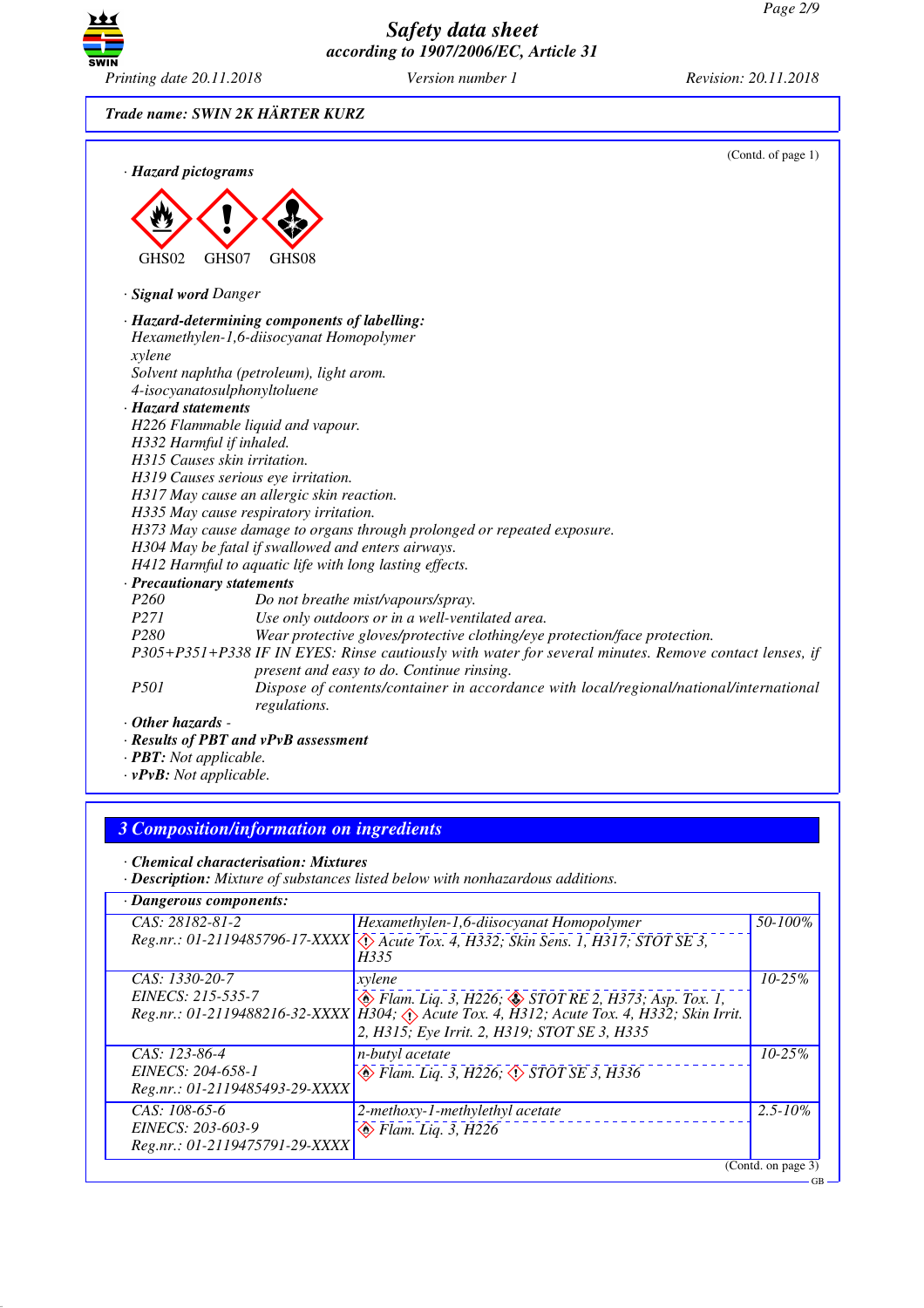

*Printing date 20.11.2018 Version number 1 Revision: 20.11.2018*

### *Trade name: SWIN 2K HÄRTER KURZ*

|                                                      |                                                                                                                | (Contd. of page 2) |
|------------------------------------------------------|----------------------------------------------------------------------------------------------------------------|--------------------|
| $CAS: 64742-95-6$                                    | Solvent naphtha (petroleum), light arom.                                                                       | $2.5 - 10\%$       |
| EINECS: 265-199-0                                    | $\otimes$ Flam. Liq. 3, H226; $\otimes$ Asp. Tox. 1, H304; $\otimes$ Aquatic                                   |                    |
|                                                      | Reg.nr.: 01-2119486773-24-XXXX   Čhronic 2, $\hat{H}$ 411; $\hat{\langle}$ Acute Tox. 4, H332; STOT SE 3, H335 |                    |
| $CAS: 4083-64-1$                                     | $\vert$ 4-isocyanatosulphonyltoluene                                                                           | $\leq$ 5%          |
| EINECS: 223-810-8                                    | $\otimes$ Resp. Sens. 1, H334; $\otimes$ Skin Irrit. 2, H315; Eye Irrit. 2,                                    |                    |
| Reg.nr.: 01-2119980050-47-XXXX H319; STOT SE 3, H335 |                                                                                                                |                    |

*· Additional information: For the wording of the listed hazard phrases refer to section 16.*

### *4 First aid measures*

- *· Description of first aid measures*
- *· General information: Personal protection for the First Aider.*
- *· After inhalation:*
- *Supply fresh air.*
- *Seek medical treatment in case of complaints.*
- *· After skin contact:*
- *Immediately wash with water and soap and rinse thoroughly.*
- *If skin irritation continues, consult a doctor.*

*· After eye contact:*

*Rinse opened eye for several minutes under running water. If symptoms persist, consult a doctor.*

- *· After swallowing: Do not induce vomiting; call for medical help immediately.*
- *· Information for doctor:*
- *· Most important symptoms and effects, both acute and delayed No further relevant information available.*
- *· Indication of any immediate medical attention and special treatment needed*

*No further relevant information available.*

### *5 Firefighting measures*

- *· Extinguishing media*
- *· Suitable extinguishing agents:*

*CO2, powder or water spray. Fight larger fires with water spray or alcohol resistant foam.*

- *· For safety reasons unsuitable extinguishing agents: Water with full jet*
- *· Special hazards arising from the substance or mixture No further relevant information available.*
- *· Advice for firefighters*
- *· Protective equipment: Mouth respiratory protective device.*

### *6 Accidental release measures*

- *· Personal precautions, protective equipment and emergency procedures Wear protective equipment. Keep unprotected persons away. Ensure adequate ventilation*
- *· Environmental precautions: Do not allow to enter sewers/ surface or ground water.*
- *· Methods and material for containment and cleaning up: Absorb with liquid-binding material (sand, diatomite, acid binders, universal binders, sawdust). Dispose contaminated material as waste according to item 13.*
- *· Reference to other sections*
- *See Section 7 for information on safe handling.*

*See Section 8 for information on personal protection equipment.*

## *7 Handling and storage*

#### *· Handling:*

*· Precautions for safe handling*

*Ensure good ventilation/exhaustion at the workplace.*

(Contd. on page 4)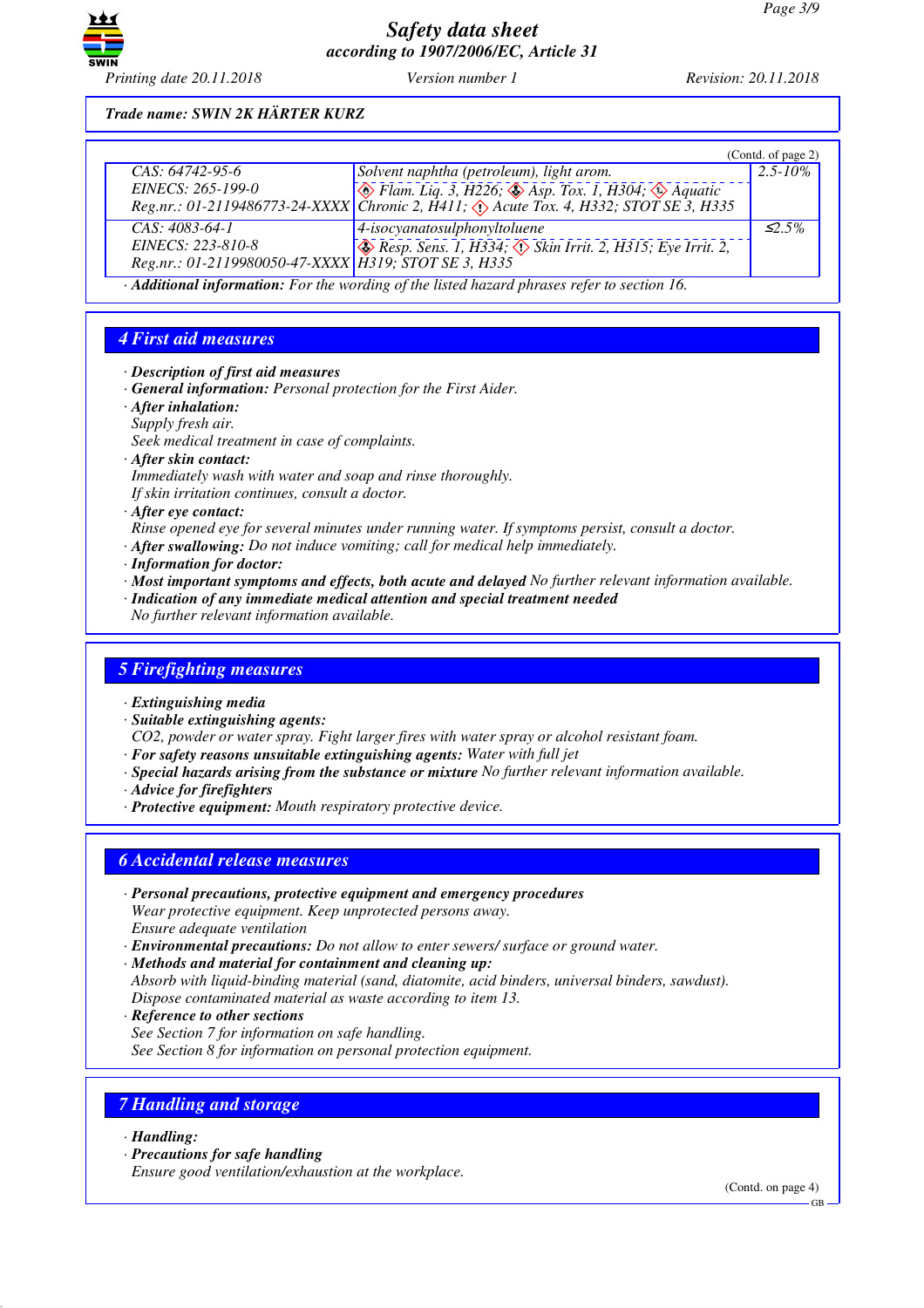

# *Trade name: SWIN 2K HÄRTER KURZ*

|                  |                                                                                                                                                          | (Contd. of page 3) |
|------------------|----------------------------------------------------------------------------------------------------------------------------------------------------------|--------------------|
|                  | Restrict the quantity stored at the work place.                                                                                                          |                    |
|                  | TRGS 430 Isocyanate - Exposition und Überwachung beachten.<br>· Information about fire - and explosion protection:                                       |                    |
|                  | Fumes can combine with air to form an explosive mixture.                                                                                                 |                    |
|                  | Flammable gas-air mixtures may form in empty receptacles.                                                                                                |                    |
|                  | Keep ignition sources away - Do not smoke.                                                                                                               |                    |
|                  | Use explosion-proof apparatus / fittings and spark-proof tools.                                                                                          |                    |
|                  | Protect against electrostatic charges.                                                                                                                   |                    |
|                  | $\cdot$ Conditions for safe storage, including any incompatibilities                                                                                     |                    |
| $\cdot$ Storage: | · Requirements to be met by storerooms and receptacles:                                                                                                  |                    |
|                  | Provide solvent resistant, sealed floor.                                                                                                                 |                    |
|                  | Suitable material for receptacles and pipes: steel or stainless steel.                                                                                   |                    |
|                  | · Information about storage in one common storage facility: Not required.                                                                                |                    |
|                  | · Further information about storage conditions: Keep container tightly sealed.<br>$\cdot$ Specific end use(s) No further relevant information available. |                    |
|                  |                                                                                                                                                          |                    |
|                  |                                                                                                                                                          |                    |
|                  | <b>8 Exposure controls/personal protection</b>                                                                                                           |                    |
|                  | $\cdot$ Additional information about design of technical facilities: No further data; see item 7.                                                        |                    |
|                  | · Control parameters                                                                                                                                     |                    |
|                  | · Ingredients with limit values that require monitoring at the workplace:                                                                                |                    |
|                  | 123-86-4 n-butyl acetate                                                                                                                                 |                    |
|                  | WEL Short-term value: 966 mg/m <sup>3</sup> , 200 ppm                                                                                                    |                    |
|                  | Long-term value: 724 mg/m <sup>3</sup> , 150 ppm                                                                                                         |                    |
|                  | 108-65-6 2-methoxy-1-methylethyl acetate                                                                                                                 |                    |
|                  | WEL Short-term value: $548$ mg/m <sup>3</sup> , 100 ppm                                                                                                  |                    |
|                  | Long-term value: 274 mg/m <sup>3</sup> , 50 ppm                                                                                                          |                    |
|                  | Sk                                                                                                                                                       |                    |
|                  | 4083-64-1 4-isocyanatosulphonyltoluene                                                                                                                   |                    |
|                  | WEL Short-term value: $0.07$ mg/m <sup>3</sup>                                                                                                           |                    |
|                  | Long-term value: $0.02$ mg/m <sup>3</sup><br>Sen; as -NCO                                                                                                |                    |
|                  | · Additional information: The lists valid during the making were used as basis.                                                                          |                    |
|                  |                                                                                                                                                          |                    |
|                  | · Exposure controls<br>· Personal protective equipment:                                                                                                  |                    |
|                  | · General protective and hygienic measures:                                                                                                              |                    |
|                  | Keep away from foodstuffs, beverages and feed.                                                                                                           |                    |
|                  | Immediately remove all soiled and contaminated clothing                                                                                                  |                    |
|                  | Wash hands before breaks and at the end of work.                                                                                                         |                    |
|                  | Do not inhale gases / fumes / aerosols.<br>Avoid contact with the eyes and skin.                                                                         |                    |
|                  | · Respiratory protection:                                                                                                                                |                    |
|                  |                                                                                                                                                          |                    |
|                  | Use suitable respiratory protective device in case of insufficient ventilation.                                                                          |                    |
|                  | In case of brief exposure or low pollution use respiratory filter device. In case of intensive or longer exposure                                        |                    |
|                  | use self-contained respiratory protective device.                                                                                                        |                    |
|                  | Filter A2/P2                                                                                                                                             |                    |
|                  | · Protection of hands:                                                                                                                                   |                    |
|                  | Only use chemical-protective gloves with CE-labelling of category III.                                                                                   |                    |
|                  |                                                                                                                                                          |                    |
|                  | Protective gloves                                                                                                                                        |                    |
|                  |                                                                                                                                                          |                    |
|                  | Preventive skin protection by use of skin-protecting agents is recommended.                                                                              | (Contd. on page 5) |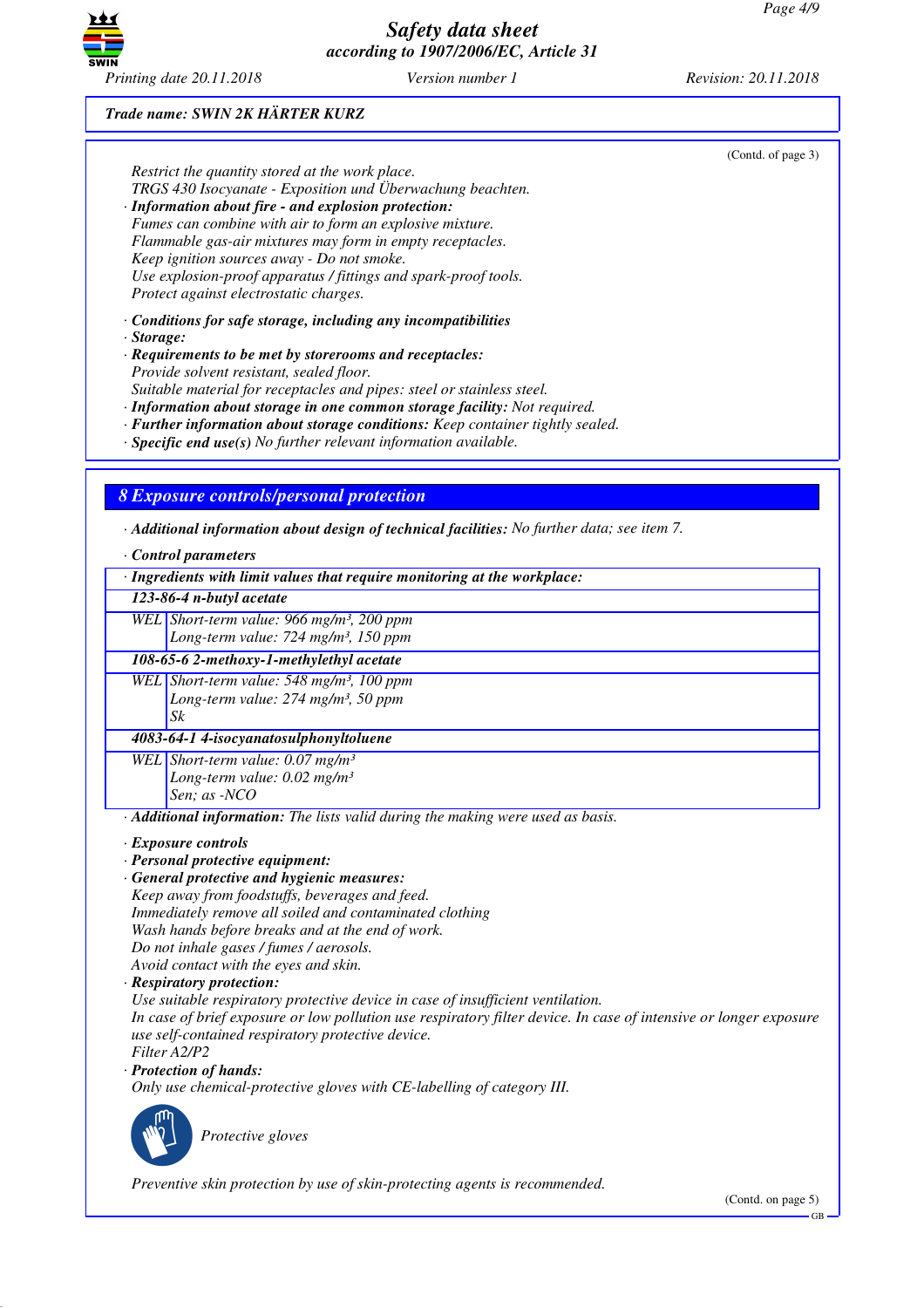

#### *Trade name: SWIN 2K HÄRTER KURZ*

#### *· Material of gloves*

(Contd. of page 4)

*The selection of the suitable gloves does not only depend on the material, but also on further marks of quality and varies from manufacturer to manufacturer. As the product is a preparation of several substances, the resistance of the glove material can not be exactly calculated in advance and has therefore to be checked prior to the application.*

*As protection from splashes gloves made of the following materials are suitable:*

### *Nitrile rubber (Ansell Sol-Vex®)*

*Recommended thickness of the material:* ≥ *0.4 mm*

- *· Penetration time of glove material*
- *Value for the permeation: Level*  $\leq$  *I*

*The exact break through time has to be found out by the manufacturer of the protective gloves and has to be observed.*

- *· For the permanent contact => 480 minutes gloves made of the following materials are suitable: HPPE-laminatet film (Ansell Barrier®)*
- *· Eye protection:*



\_R*Tightly sealed goggles*

#### *· Body protection:*

*Protective clothing, anti-static (TYVEK® CLASSIC PLUS) Safety shoes/boots, antstatic*

| 9 Physical and chemical properties                                                                                                |                                                                                                 |  |
|-----------------------------------------------------------------------------------------------------------------------------------|-------------------------------------------------------------------------------------------------|--|
| · Information on basic physical and chemical properties<br><b>General Information</b><br>$\cdot$ Appearance:                      |                                                                                                 |  |
| Form:                                                                                                                             | Fluid                                                                                           |  |
| Colour:                                                                                                                           | Colourless                                                                                      |  |
| $\cdot$ Odour:                                                                                                                    | Aromatic                                                                                        |  |
| · Odour threshold:                                                                                                                | Not determined.                                                                                 |  |
| $\cdot$ pH-value                                                                                                                  | Not applicable.                                                                                 |  |
| · Change in condition<br>Melting point/freezing point:<br>Initial boiling point and boiling range: $124 \text{ }^{\circ}\text{C}$ | Undetermined.                                                                                   |  |
| · Flash point:                                                                                                                    | $23 - 60$ °C                                                                                    |  |
| · Flammability (solid, gas):                                                                                                      | Not applicable.                                                                                 |  |
| · Ignition temperature:                                                                                                           | 315 °C                                                                                          |  |
| · Decomposition temperature:                                                                                                      | Not determined.                                                                                 |  |
| $\cdot$ Auto-ignition temperature:                                                                                                | Product is not selfigniting.                                                                    |  |
| $\cdot$ Explosive properties:                                                                                                     | Product is not explosive. However, formation of explosive air/<br>vapour mixtures are possible. |  |
| · Explosion limits:                                                                                                               |                                                                                                 |  |
| Lower:                                                                                                                            | $1.1$ Vol %                                                                                     |  |
| <b>Upper:</b>                                                                                                                     | $10.8$ Vol %                                                                                    |  |
| $\cdot$ Vapour pressure at 20 °C:                                                                                                 | $10.7$ hPa                                                                                      |  |
| $\cdot$ Density                                                                                                                   | $1.00 - 1.05$ g/ml                                                                              |  |
| · Relative density                                                                                                                | Not determined.                                                                                 |  |
| · Vapour density                                                                                                                  | Not determined.                                                                                 |  |
|                                                                                                                                   | (Contd. on page 6)                                                                              |  |

GB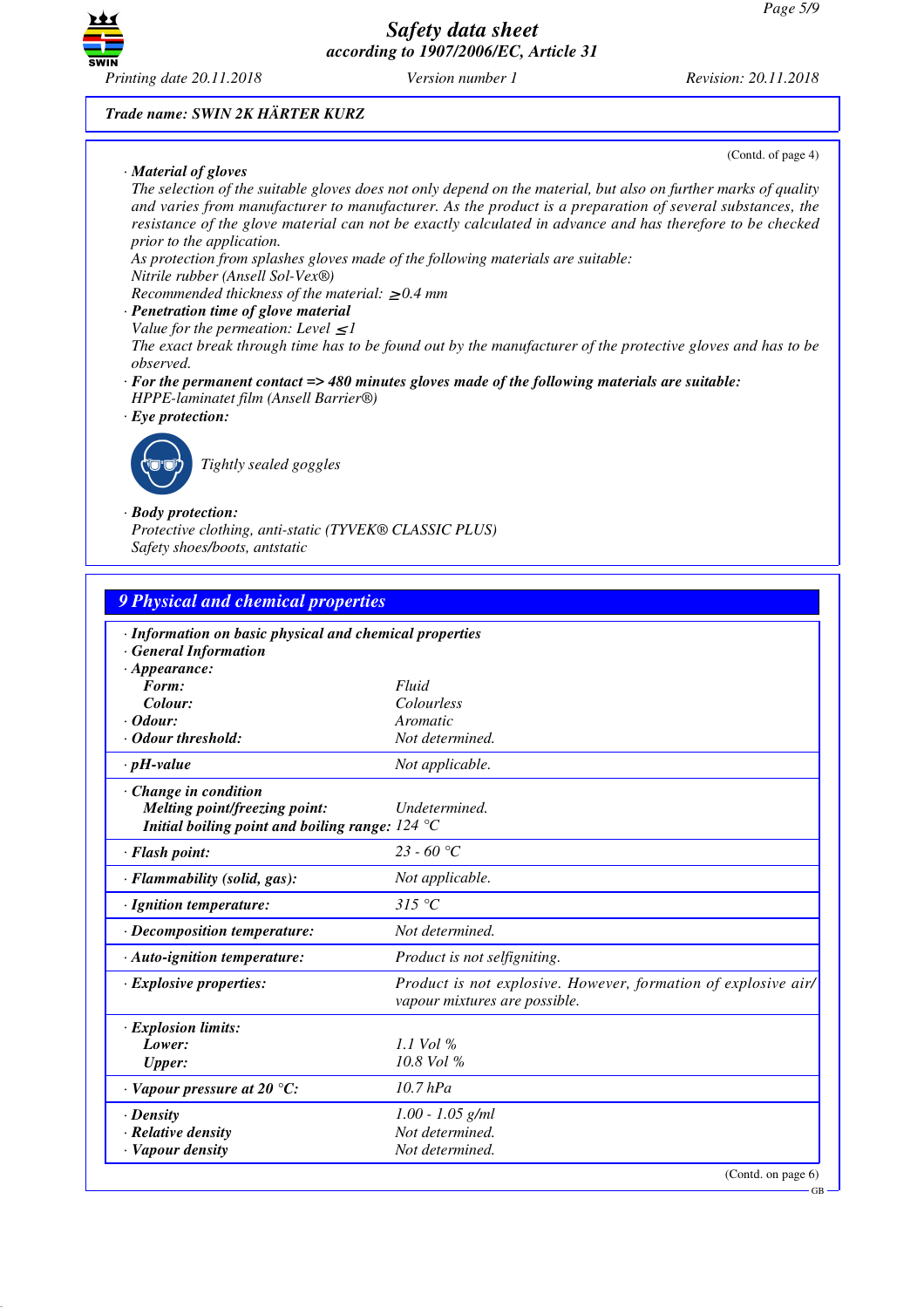

### *Trade name: SWIN 2K HÄRTER KURZ*

|                                                                                                      | (Contd. of page $5$ )                                                               |
|------------------------------------------------------------------------------------------------------|-------------------------------------------------------------------------------------|
| $\cdot$ Evaporation rate                                                                             | Not determined.                                                                     |
| · Solubility in / Miscibility with<br>water:                                                         | Not miscible or difficult to mix.                                                   |
| $\cdot$ Partition coefficient: n-octanol/water:                                                      | Not determined.                                                                     |
| $\cdot$ Viscosity:<br>Dynamic:<br>Kinematic at 20 $\mathrm{^{\circ}C:}$<br>$\cdot$ Other information | Not determined.<br>12 s (DIN 53211/4)<br>No further relevant information available. |

### *10 Stability and reactivity*

*· Reactivity No further relevant information available.*

- *· Chemical stability*
- *· Thermal decomposition / conditions to be avoided: No decomposition if used according to specifications.*
- *· Possibility of hazardous reactions No dangerous reactions known.*
- *· Conditions to avoid No further relevant information available.*
- *· Incompatible materials: No further relevant information available.*
- *· Hazardous decomposition products: No dangerous decomposition products known.*

### *11 Toxicological information*

- *· Information on toxicological effects*
- *· Acute toxicity*
- *Harmful if inhaled.*

|                                                     | rramman y mmanca. |                                           |  |  |
|-----------------------------------------------------|-------------------|-------------------------------------------|--|--|
| $\cdot$ LD/LC50 values relevant for classification: |                   |                                           |  |  |
| 1330-20-7 xylene                                    |                   |                                           |  |  |
| Oral                                                | LD50              | $4,300$ mg/kg (rat)                       |  |  |
| Dermal                                              | LD50              | $2,000$ mg/kg (rabbit)                    |  |  |
| 64742-95-6 Solvent naphtha (petroleum), light arom. |                   |                                           |  |  |
| Oral                                                | LD50              | $>6,800$ mg/kg (rat)                      |  |  |
| Dermal                                              | LD50              | $>3,400$ mg/kg (rab)                      |  |  |
|                                                     |                   | Inhalative $ LC50/4 h  > 10.2$ mg/l (rat) |  |  |

#### *· Primary irritant effect:*

- *· Skin corrosion/irritation*
- *Causes skin irritation.*
- *· Serious eye damage/irritation*
- *Causes serious eye irritation.*
- *· Respiratory or skin sensitisation*
- *Persons already sensitised to may develop allergic reactions when using this product.*
- *Persons suffering from asthma, eczema or skin problems should avoid contact with this product. May cause an allergic skin reaction.*
- *· CMR effects (carcinogenity, mutagenicity and toxicity for reproduction)*
- *· Germ cell mutagenicity Based on available data, the classification criteria are not met.*
- *· Carcinogenicity Based on available data, the classification criteria are not met.*
- *· Reproductive toxicity Based on available data, the classification criteria are not met.*
- *· STOT-single exposure*
- *May cause respiratory irritation.*
- *· STOT-repeated exposure*

*May cause damage to organs through prolonged or repeated exposure.*

(Contd. on page 7)

GB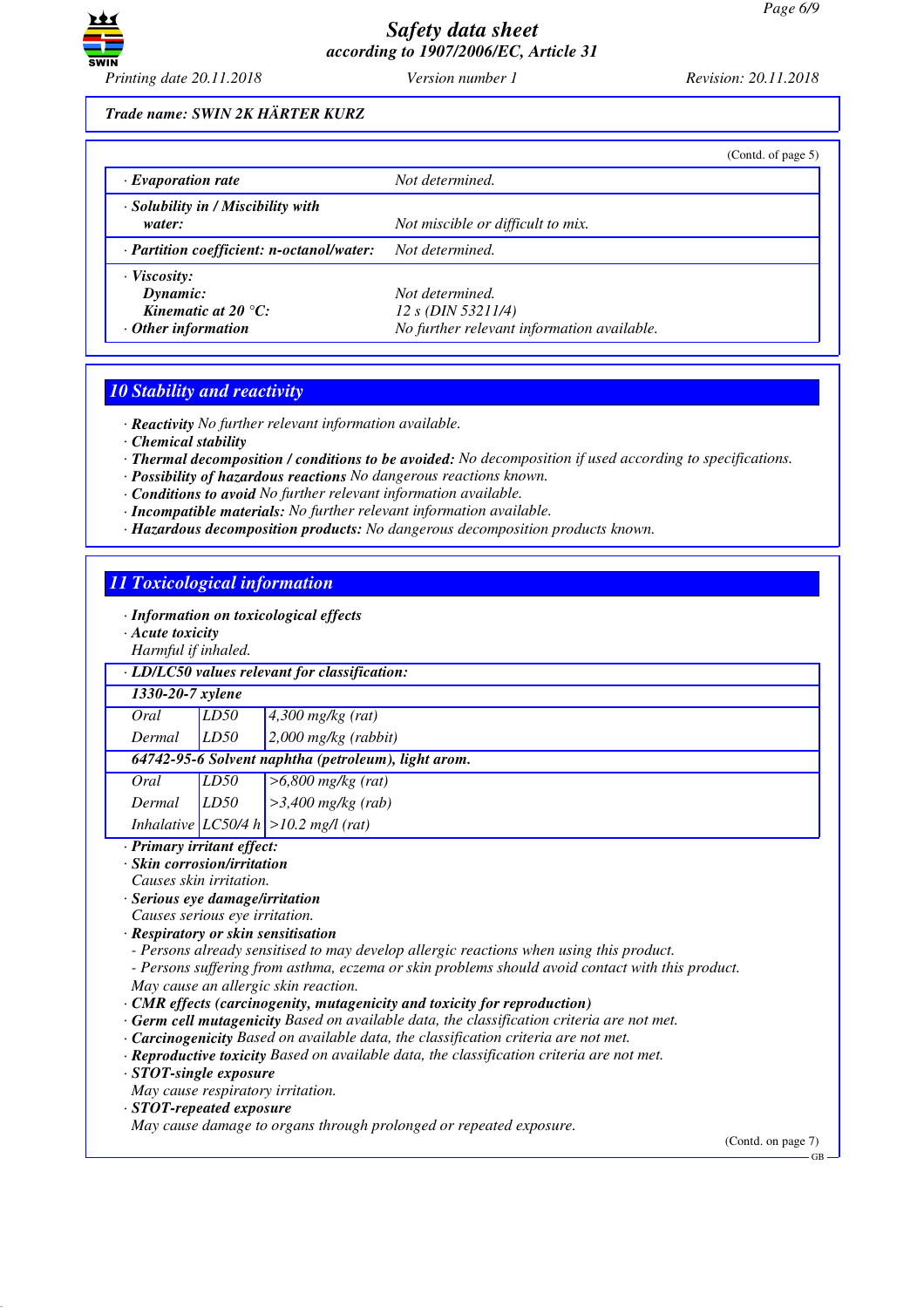

*Trade name: SWIN 2K HÄRTER KURZ*

*· Aspiration hazard*

*May be fatal if swallowed and enters airways.*

### *12 Ecological information*

- *· Toxicity*
- *· Aquatic toxicity: No further relevant information available.*
- *· Persistence and degradability No further relevant information available.*
- *· Behaviour in environmental systems:*
- *· Bioaccumulative potential No further relevant information available.*
- *· Mobility in soil No further relevant information available.*
- *· Ecotoxical effects:*
- *· Remark: Harmful to fish*
- *· Additional ecological information:*
- *· General notes:*

*Water hazard class 2 (German Regulation) (Self-assessment): hazardous for water Do not allow product to reach ground water, water course or sewage system. Harmful to aquatic organisms*

- *· Results of PBT and vPvB assessment*
- *· PBT: Not applicable.*
- *· vPvB: Not applicable.*
- *· Other adverse effects No further relevant information available.*

### *13 Disposal considerations*

#### *· Waste treatment methods*

*· Recommendation*

*Must not be disposed together with household garbage. Do not allow product to reach sewage system.*

#### *· European waste catalogue*

*08 00 00 WASTES FROM THE MANUFACTURE, FORMULATION, SUPPLY AND USE (MFSU) OF COATINGS (PAINTS, VARNISHES AND VITREOUS ENAMELS), ADHESIVES, SEALANTS AND PRINTING INKS 08 01 00 wastes from MFSU and removal of paint and varnish*

*08 01 11\* waste paint and varnish containing organic solvents or other dangerous substances*

*· Uncleaned packaging:*

*15 00 00: WASTE PACKAGING; ABSORBENTS, WIPING CLOTHS, FILTER MATERIALS AND PROTECTIVE CLOTHING NOT OTHERWISE SPECIFIED*

- *15 01 00: packaging (including separately collected municipal packaging waste)*
- *15 01 10\*: packaging containing residues of or contaminated by dangerous substances*
- *· Recommendation: Disposal must be made according to official regulations.*

# *14 Transport information · UN-Number · ADR, IMDG, IATA UN1263 · UN proper shipping name · ADR 1263 PAINT RELATED MATERIAL · IMDG, IATA PAINT RELATED MATERIAL* (Contd. on page 8) GB

(Contd. of page 6)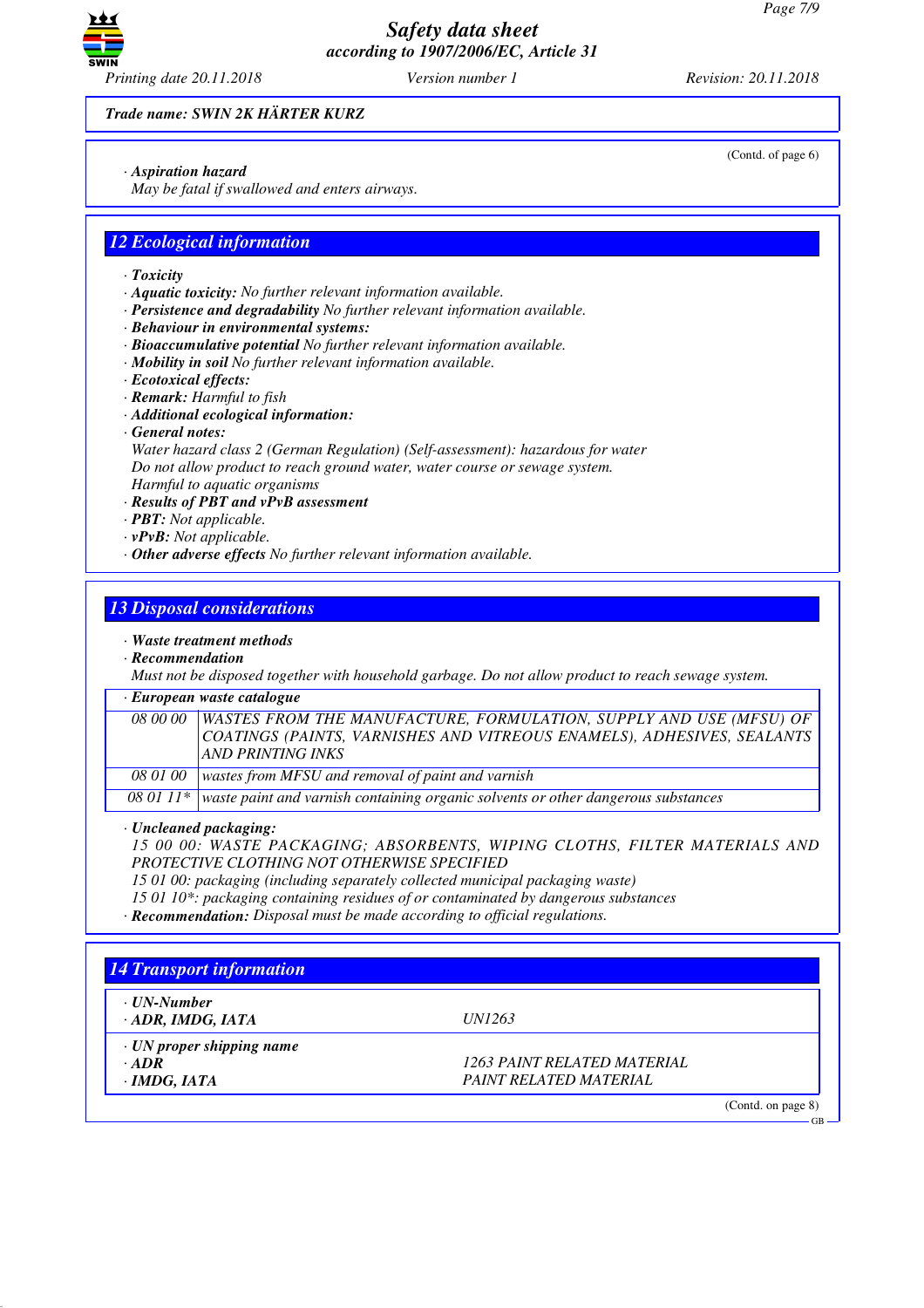

*Trade name: SWIN 2K HÄRTER KURZ*

| 3 Flammable liquids.<br>3<br>III<br>No<br>Warning: Flammable liquids.                                |
|------------------------------------------------------------------------------------------------------|
|                                                                                                      |
|                                                                                                      |
|                                                                                                      |
|                                                                                                      |
|                                                                                                      |
|                                                                                                      |
|                                                                                                      |
|                                                                                                      |
|                                                                                                      |
|                                                                                                      |
|                                                                                                      |
|                                                                                                      |
| 30                                                                                                   |
| $F-E, S-E$                                                                                           |
| A                                                                                                    |
| · Transport in bulk according to Annex II of Marpol                                                  |
| Not applicable.                                                                                      |
|                                                                                                      |
|                                                                                                      |
| 5L                                                                                                   |
| Code: E1                                                                                             |
| Maximum net quantity per inner packaging: 30 ml<br>Maximum net quantity per outer packaging: 1000 ml |
| 3                                                                                                    |
| D/E                                                                                                  |
|                                                                                                      |
| <i>5L</i>                                                                                            |
| Code: E1                                                                                             |
| Maximum net quantity per inner packaging: 30 ml                                                      |
| Maximum net quantity per outer packaging: 1000 ml                                                    |
| UN 1263 PAINT RELATED MATERIAL, 3, III                                                               |
|                                                                                                      |

### *15 Regulatory information*

*· Safety, health and environmental regulations/legislation specific for the substance or mixture*

*· REGULATION (EC) No 1907/2006 ANNEX XVII Conditions of restriction: 3*

*· Chemical safety assessment: A Chemical Safety Assessment has not been carried out.*

### *16 Other information*

*This information is based on our present knowledge. However, this shall not constitute a guarantee for any specific product features and shall not establish a legally valid contractual relationship.*

*· Relevant phrases*

*H226 Flammable liquid and vapour.*

*H304 May be fatal if swallowed and enters airways.*

*H312 Harmful in contact with skin.*

*H315 Causes skin irritation.*

*H317 May cause an allergic skin reaction.*

*H319 Causes serious eye irritation.*

(Contd. on page 9)

GB